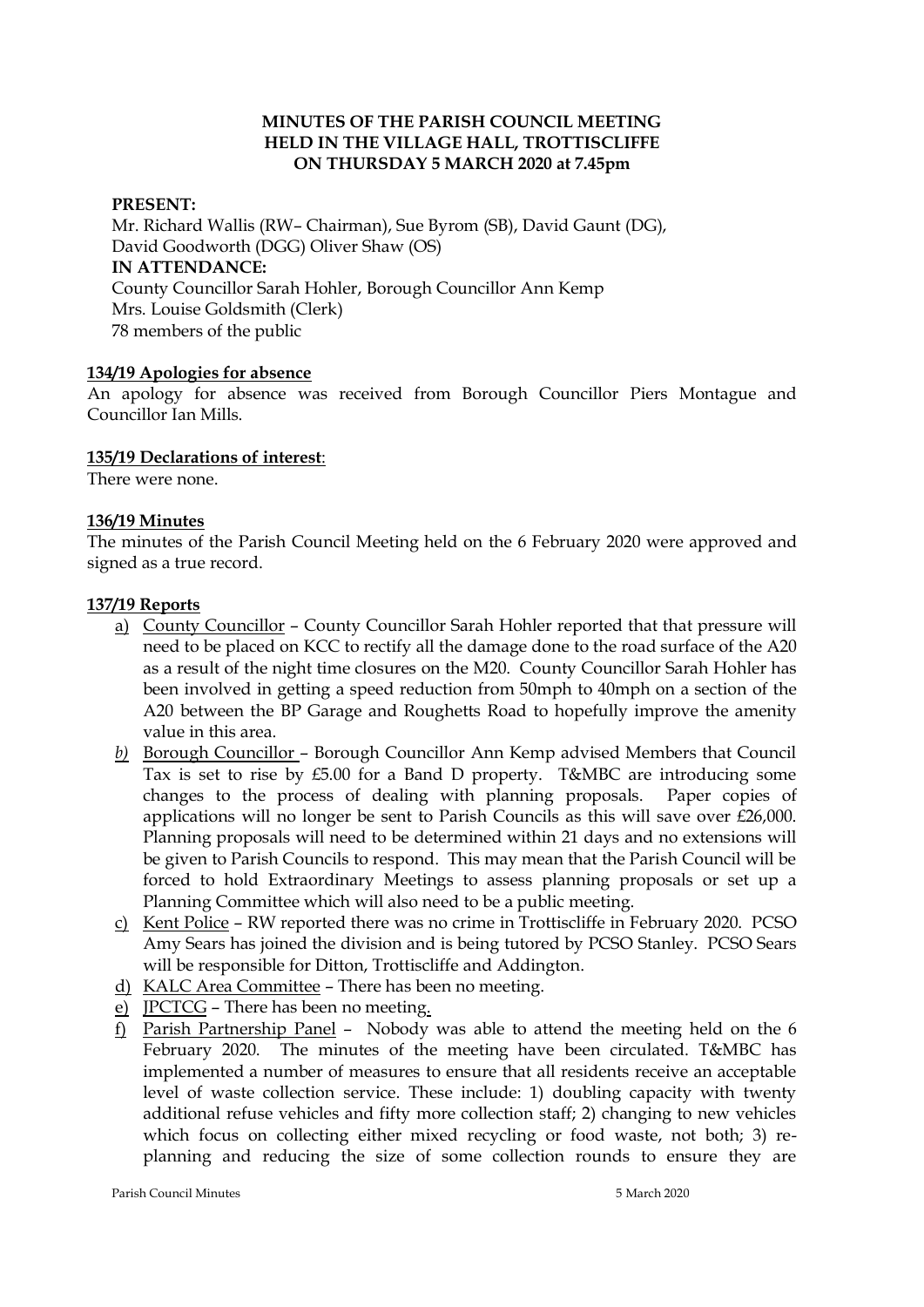completed; - 4) placing additional inspectors at depots and on collection rounds to monitor performance; 5) reducing the number of agency staff in favour of more permanent staff. Despite the issues with the contract there had been very positive engagement from residents regarding recycling. It was reported that early indications for October/November 2019 showed an improved recycling collection rate of 50% which was extremely encouraging.

- g) Trosley Liaison Group There has been no meeting.
- h) Village Hall Committee There has been no meeting.
- i) Tree Warden A report from the Tree Warden has been circulated and placed on the website.
- j) Courts Committee Meeting The Clerk is in the process of arranging a meeting to discuss a number of issues.

## **138/19 Matters arising**

- a) T&MBC Call for Sites/Development of the Local Plan –Members noted that due to previously arranged work commitments it has become necessary for a different Inspector to be appointed. Inspector Luke Fleming will now complete the Examination of the Local Plan along with Inspector Louise Crosby. The Hearing for the Local Plan will now be held over two stages. Stage 1 will be taking place between the 19 and 21 May 2020 and Stage 2 is planned for the 24-25 June 2020 at the Orchards Events Venue, New Road, East Malling, ME19 6BJ.
- b) Progress with a Community Bid for The Plough Inn The Trosley Heritage Group has now completed on The Plough Inn. The aim is to open the new restaurant on the 9 May 2020. A committee has been formed to oversee the operation and an option to buy shares into this venture will be available from the 9 March 2020.
- c) Monthly Check of the Defibrillator The Clerk has carried out the monthly check.
- d) Vacancy on the Parish Council There is still one space on the Parish Council which is being advertised.
- e) Proposal to create parking spaces at the village hall car park Members considered a quote of £490.00 from the T&MBC preferred contractor for marking out parking bays. RW suggested an alternative approach to marking out bays. The Clerk will consider this option but it was **resolved** that the Clerk could place an order for either approach in between meetings. A further quote of £5,855.00 was considered to remove roots and debris from the overflow parking area next to the village hall and completely resurface. It was suggested that the Clerk obtains other quotes for this work.

## **139/19 Finance & Policies**

Statement of payments to be made and income received

| <b>National Savings Account:</b> | £1,718.56   |
|----------------------------------|-------------|
| Nat West TPC TCC Account:        | £9,897.62   |
| Nat West TPC Reserve Account:    | £16,149.41  |
| Nat West TPC Current Account     | £ 1,436.67  |
| Less cheque 286                  | 20.00<br>£  |
| Less cheque 427                  | 70.00<br>£. |
| Less cheque 430                  | £1,300.00   |
|                                  |             |

## **Receipts**: None

Parish Council Minutes 5 March 2020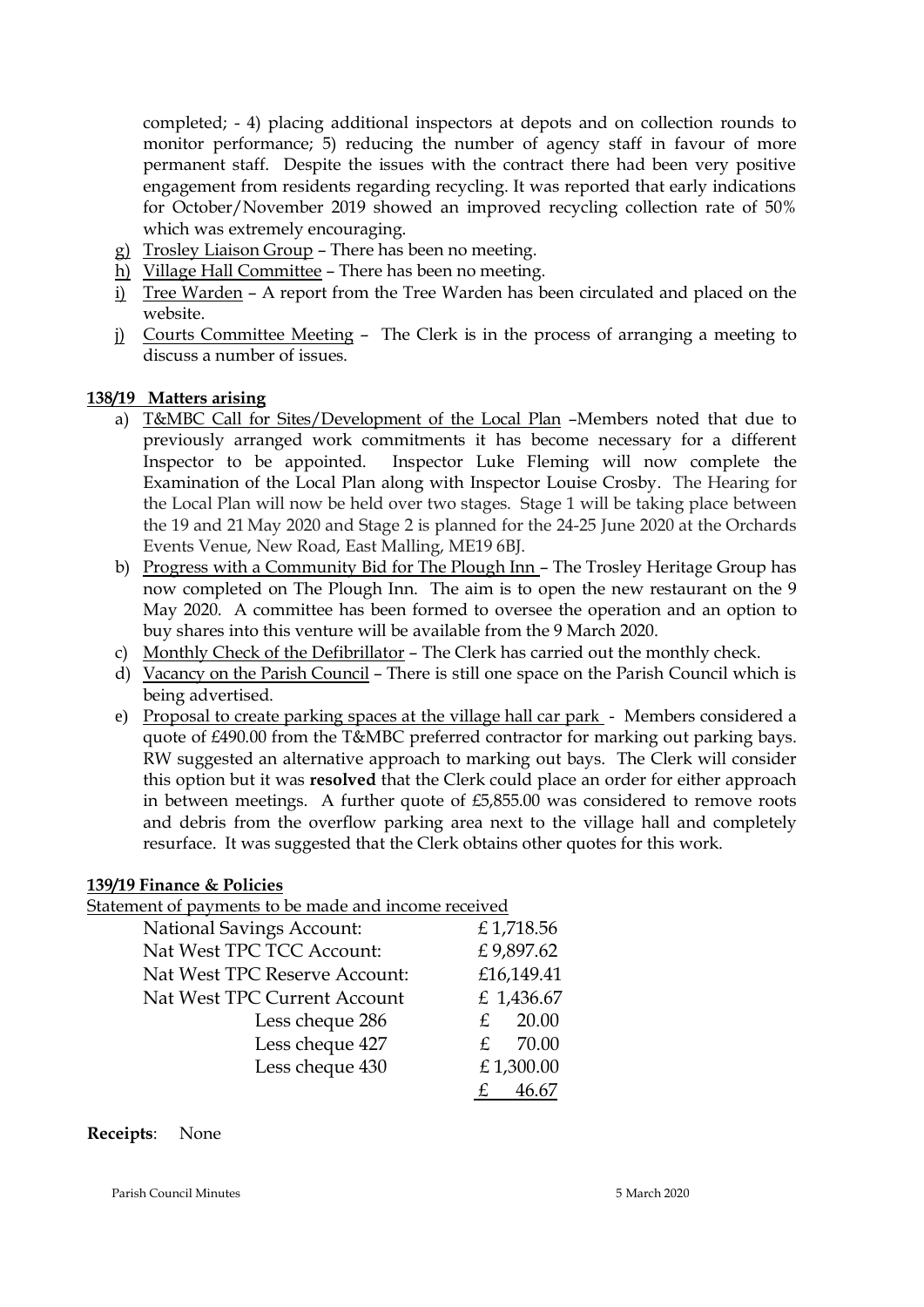| Supplier                          | Description                           | Cheque<br>Number | Amount             |
|-----------------------------------|---------------------------------------|------------------|--------------------|
| Mrs L S Goldsmith                 | (Salary 4 weeks)<br>$(06/02 - 05/03)$ | 000434           | £180.56            |
| <b>HMRC</b>                       | (Clerk's Tax)                         | 000435           | £120.40            |
| Mrs L S Goldsmith<br><b>Total</b> | (Clerks Expenses)                     | 000436           | £122.53<br>£423.48 |

## **Transfer from TPC Reserve Account to TPC Current Account: £450.00**

# **Cheques for signature TPC TCC Account:** None

a) Cheques for signature: The Chairman proposed and it was resolved to sign the above cheques.

*8.01pm County Councillor Sarah Hohler left the meeting. RW proposed and it was resolved to suspend the meeting to allow a number of members of the public speak*

## **140/19 Members of public:**

In summary the members of the public were present to give reasons for and against the planning proposal TM/20/00384/FL. Key points against centred on concerns about the increase in traffic and pollution on rural roads and in particular in the vicinity of the school and the village hall where problems with congestion and parking are already been experienced. General feeling that this area and surrounding lanes including Taylors Lane and Vigo Hill are not suitable for the inevitable increase in traffic at peak times. Number of members of the public expressed their support for the proposal which centred on the fact the building would be restored and it and that the grounds would be ideal for these children. A number of people felt that there is not enough provision for these children and that concern about traffic and pollution should not be a reason to object to this proposal. *8.32pm the meeting resumed*

## **141/19 Planning**

a) Applications from T&MBC:

1] TM/20/00374/TNCA – Green Court, 3 Taylors Place, Trottiscliffe ME19 5BS

T1 Beech to reduce by 30%, tree is located in the neighbouring garden of Longford, Church Lane. *Resolved: No objection* 

2] TM/20/00384/FL – Bramble Park, Church Lane, Trottiscliffe, ME19 5EB

Change of use from residential (Use Class C3) to a school (Use Class D1), restoration works to existing building, external site works including works to site access, driveway and parking, demolition and rebuilding of a section of the boundary wall, demolition and replacement of existing Tractor Shed and associated landscaping works.

*Resolved: Trottiscliffe is a historic village. The site is located in an Area of Natural Outstanding Beauty within Green Belt and the Trottiscliffe Conservation Area. This is a very close knit community demonstrated by the fact the village came together recently to make a successful community bid to reinstate one of the public houses as a business venture. The community also came together to 'save' the Primary School some 6 years ago.*

*The Parish Council completely support the endeavours of Cavendish Education Group to provide a much needed educational service to specialist educational sectors and as such in principle the services they provide should be encouraged. We can also appreciate how the building and grounds will provide the right setting for their educational programme. However the problem with this application is that the property is just not in the right location.* 

Parish Council Minutes 5 March 2020 *We note the pre-application advice provided by T&MBC which is recorded in the Planning Statement*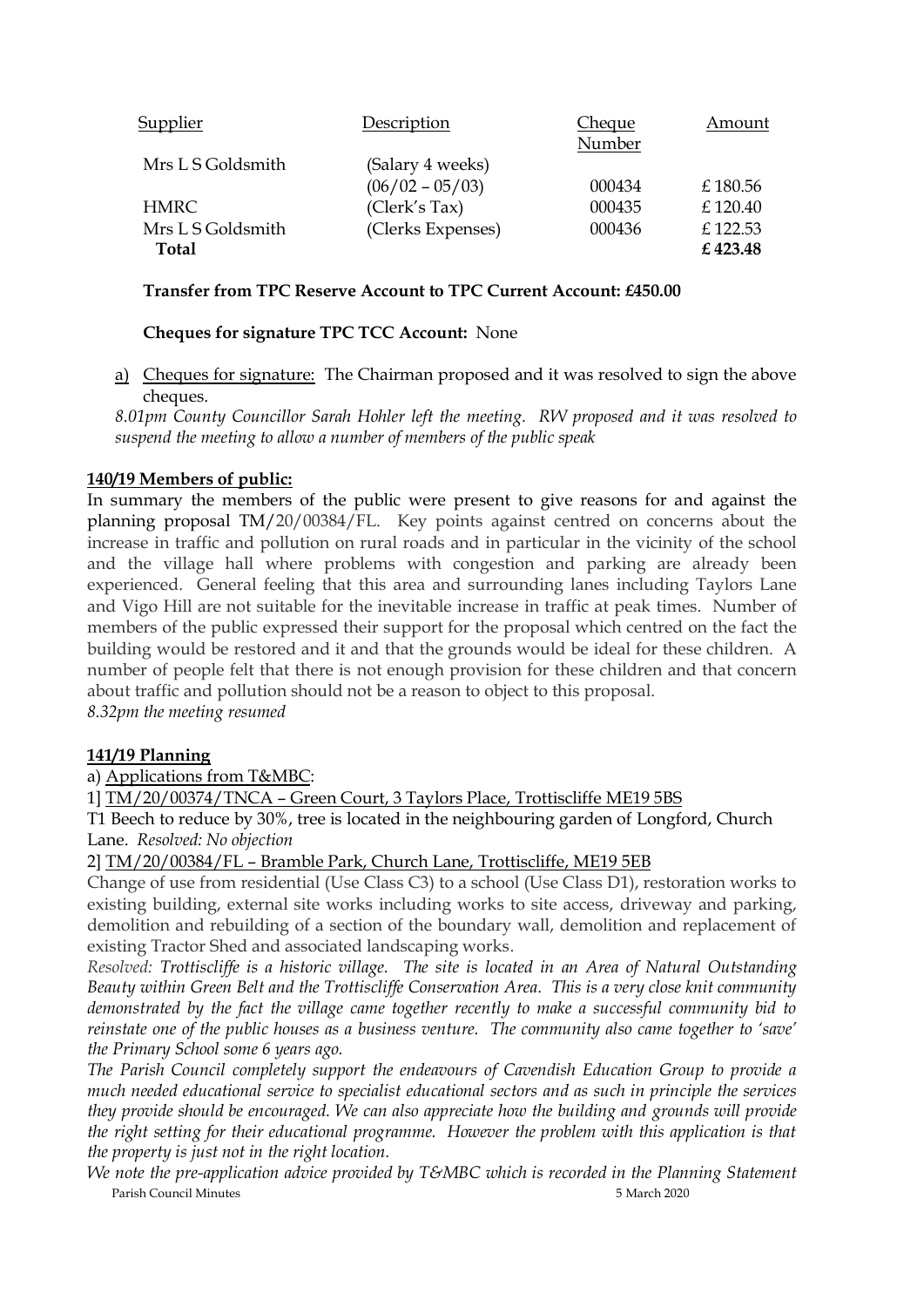and would agree with the conclusion that there is significant potential for the site as a school *PROVIDED that highway impacts are acceptable.*

*We have reviewed the Transport Plan and do not feel that this addresses the infrastructure of the village. We question whether the traffic count and statistics provided are accurate, local knowledge would suggest they cannot be correct. We are a rural village that already suffers with heavy traffic during peak hours. Vigo Hill, which is steep with a narrow entry point, is already a cut through and as a result verges in other lanes such as Taylors Lane have been eroded by vehicles trying to pass. Current levels of traffic are already causing chaos and discomfort. As an example the Parish Council are in negotiations with KCC to try and widen the footpath/reduce the width of the road on Taylors Lane and install bollards or a trief kerb to try and stop vehicles passing through the village mounting pavement at a point where it is impossible for 2 cars to pass. The report does not address the inevitable increase in traffic through the lanes that are largely only suitable for single flow traffic.*

*The majority of pupils attending Trottiscliffe Primary School travel from outside the village. They are delivered to school and collected at the end of the day by car largely in single occupancy. It is often very difficult to pass the school at drop off and collection times because of the increased traffic flow. There is also a Montessori pre-school at the village hall with similar drop off and pick up times which also adds to the traffic flow at peak times. We are concerned about the impact of the additional traffic in Church Lane created by the arrival of 24 staff members and at least 40 pupils (80 in time) and as stated in the Design and Access Statement pupils visiting from the other schools to use the facilities.* 

*The Parish Council in response to the current pressure of traffic and parking on the road in Church Lane are funding a new 'in' and 'out' entry system to the village hall car park used by parents at the school and looking to mark out bays so that the parking capacity is maximised but this will not solve the problem and Church Lane will still remain in chaos at peak times. Our concern is that even now emergency vehicles and farm vehicles cannot access this road and the increase in traffic will exacerbate this serious problem.* 

*Our parishioners remain very proud of their village and are happy to tolerate visitors who come to visit the very popular George Inn and hope that the soon to be opened Plough will be also well supported. However these two ventures along with the school, nursery school and tennis club already bring significant traffic to the village. We believe this is not the right location for the proposal which we believe would be better suited to being in close proximity to railway stations and bus services and a better road network.* 

*In conclusion we object to the proposal. We applaud what Cavendish Education Group are trying to achieve but remind you of the pre-application advice that the highway impacts need to be acceptable. Our objection is based on the fact that the proposal will have a harmful effect on the residential amenity of the whole village. The proposal will result in an increase in traffic, noise and pollution in the area which will be harmful and will compromise the safety of road users, residents, school children, dog walkers and horse riders.* 

b) Decisions from T&MBC:

1] TM/19/02982/LDP – Prunelle, Church Lane, Trottiscliffe, ME19 5EB

Lawful Development Certificate Proposed: Construction of porous tarmac hardstanding to front of dwelling. *Certified*

2] TM/19/003005/FL – Robin Hill, Pilgrims Way, Trottiscliffe, ME19 5EW Erection of timber clad garden studio. *Approved*

c) Other planning matters: Nothing to report

## **142/19 Highways, Footways and Footpaths**

1] Reported Faults

i) Request for bollard in Taylors Lane - The Clerk is waiting for a response from Ian Grigor, Schemes Project Manager KCC. Mr Grigor on the best way forward. KCC has suggested that

Parish Council Minutes 5 March 2020